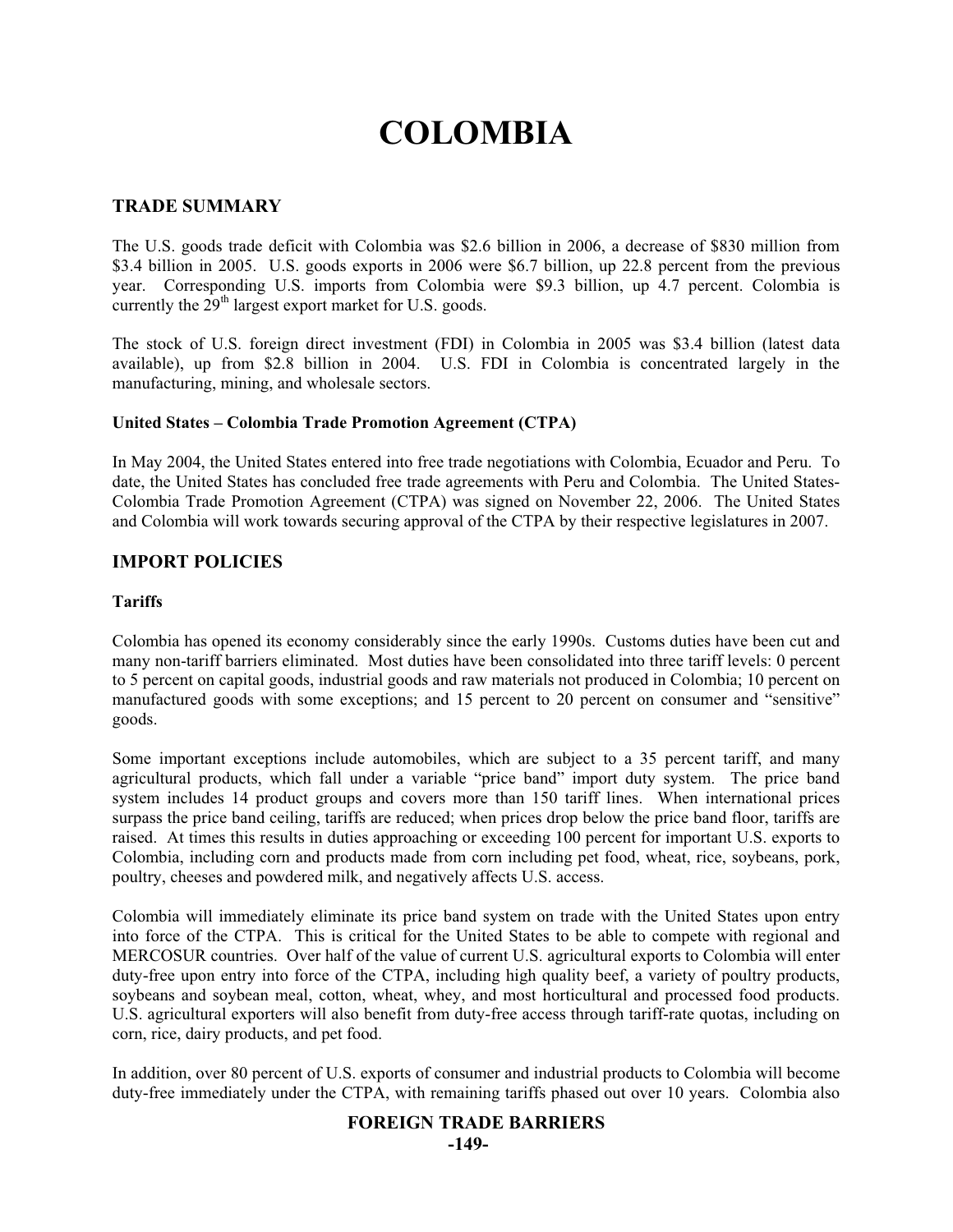agreed to join the World Trade Organization (WTO) Information Technology Agreement, removing tariffs and addressing non-tariff barriers to information technology products.

#### **Non-Tariff Measures**

Colombia prohibits imports of used clothing, and used and new automotive vehicles whose importation occurs more than two years following their date of production. Colombia grants licenses for the importation of certain used goods under limited circumstances. These licenses are granted at the discretion of the Ministry of Industry, Trade and Tourism. Industry reports that in practice, approval is not granted, resulting in the effective prohibition of these imports. U.S. officials continue to monitor the situation in the context of the WTO Import Licensing Committee.

Colombia also uses discretionary import licensing to ban imports of powdered milk and poultry parts. Colombia removed the "absorption" requirements for all remaining agricultural products at the end of 2003, when the WTO waiver allowing them to link imports to local purchases expired. The Colombian government replaced this system with tariff-rate quotas for rice, yellow corn, white corn and cotton, and a requirement to purchase local production in order to import under the tariff-rate quota.

Additionally, industry has been negatively affected by the position taken by the Colombian customs authority that certain types of automatic teller machines (ATMs) do not qualify as ATMs, thereby subjecting these imports to higher duties.

The United States addressed a significant number of Colombia's barriers during the CTPA negotiations. For example, under the Agreement, the government of Colombia committed to ensuring that access to a CTPA tariff-rate quota (TRQ) in-quota quantity will not be conditioned on purchase of domestic production. This obligation addresses a key barrier U.S. agricultural exporters have faced in the Colombian market.

In addition, Colombia's prohibitions on the importation of used goods apply to remanufactured goods, thereby effectively prohibiting the importation of U.S. remanufactured goods. Under the CTPA, Colombia affirmed that it would not adopt or maintain prohibitions or restrictions on trade in remanufactured goods, and that certain existing prohibitions on trade in used goods would not apply to remanufactured goods. Upon entry into force of the CTPA, this commitment will provide significant new export and investment opportunities for firms involved in remanufactured products such as machinery, computers, cellular phones and other devices.

Under Law 788, Colombia assesses a consumption tax on beverage alcohol based on a system of specific rates per degree (percentage point) of alcohol strength. This tax regime discriminates against imported distilled spirits through arbitrary breakpoints that have the effect of applying a lower tax rate per degree of alcohol to domestically-produced spirits. Under the CTPA, Colombia committed to eliminate this discriminatory element of the excise tax for imports of distilled spirits within four years of entry into force of the agreement. Additionally, under the national treatment principle of the CTPA, Colombia committed to eliminate discriminatory practices that have restricted the ability of U.S. distilled spirits companies to conduct business in Colombia.

In December 2005, Colombia enacted Decree No. 4665 which established potential trade restrictions on importers of textiles and apparel, and footwear. On April 27, 2006, Colombia passed Decree No. 1299, which rescinded Decree No. 4665 and removed such restrictions.

## **FOREIGN TRADE BARRIERS -150-**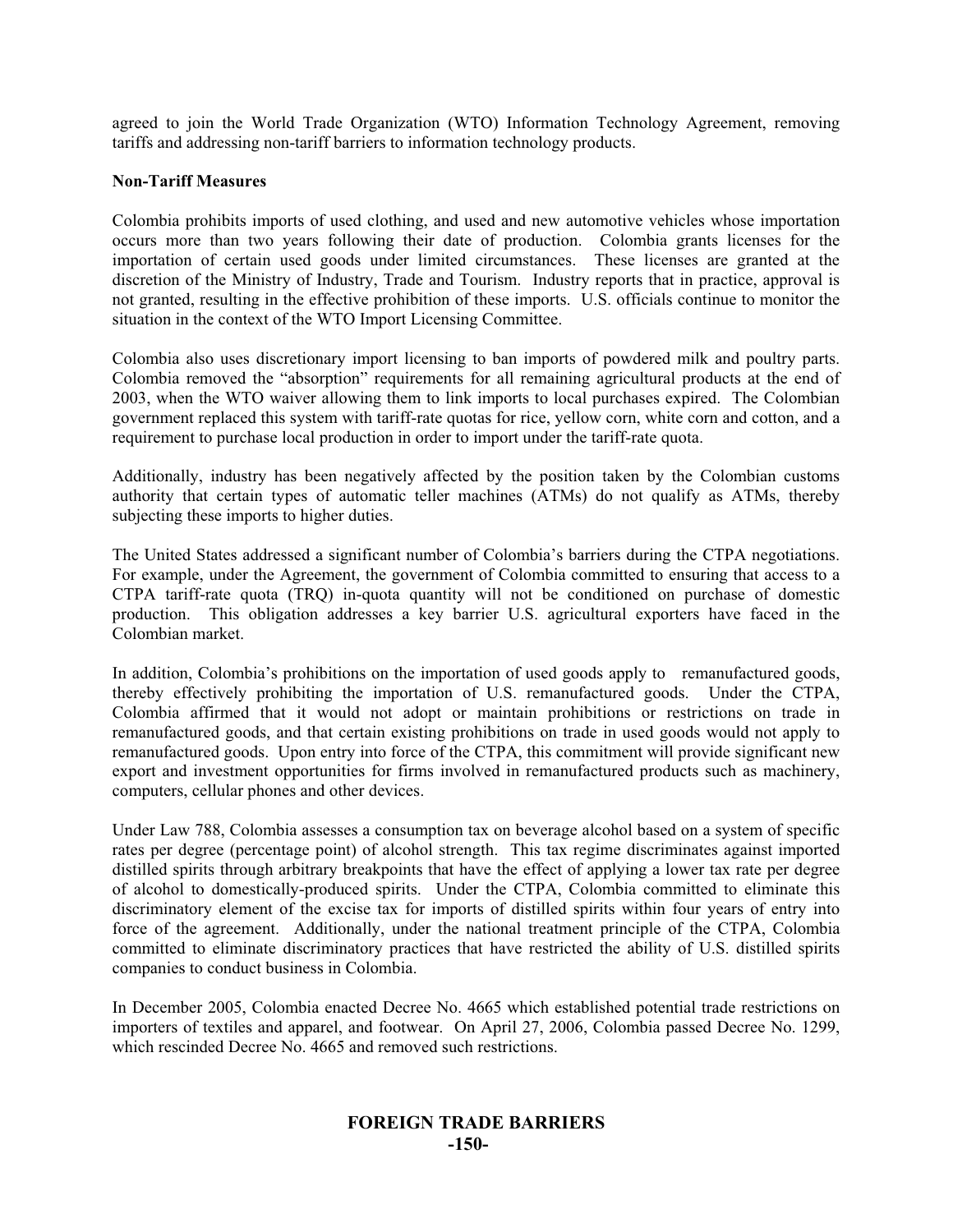# **STANDARDS, TESTING, LABELING AND CERTIFICATION**

The United States and Colombia resolved a number of sanitary and phytosanitary (SPS) barriers to agricultural trade during 2006. In February of 2006, Colombia formalized its recognition of the equivalence of the U.S. meat and poultry inspection systems. In August 2006, the U.S. Government and the Colombian government agreed on the contents of sanitary certificates to accompany shipments of U.S. beef and beef products to Colombia. In October, Colombia implemented this agreement, thereby reopening its market to all U.S. beef and beef products, except high risk materials, when accompanied by a sanitary certificate issued by the U.S. Department of Agriculture's Food Safety and Inspection Service (FSIS), consistent with international standards. In addition, in 2006, Colombia agreed to allow the importation of U.S. poultry and poultry products from all U.S. states accompanied by an FSIS Export Certificate of Wholesomeness. Work toward formalizing agreement on the specific contents of these and other U.S. sanitary certificates accompanying U.S. poultry and poultry products to Colombia is ongoing.

Colombia requires companies not only to list the ingredients for pet food, but also the percentage of those ingredients contained in the products, which U.S. companies consider proprietary information. In addition, no pet food may contain any bovine or bovine ingredients with the exception of bovine or bovine materials legally imported from Australia or New Zealand or any other country recognized as free of BSE.

U.S. companies retailing nutritional supplements in Colombia continue to experience problems due to the lack of legislation that establishes clear parameters for sanitary registration. Colombia does not have a specific classification for nutritional supplements. The Colombian government, through the Ministry of Social Protection, published Decree 3249 on September 18, 2006, establishing regulations for the production, commercialization, packaging, labeling, registration, quality control, sanitary surveillance and sanitary control for dietary supplements, both imported and locally-produced.

For textile products, Colombia requires that in addition to the name of the producer, the name of the importer also be included on the label. Industry reports that such information is difficult if not impossible to know during the manufacturing process when permanent labels are attached. Re-labeling of products upon entry to meet these requirements results in additional costs and delays.

## **GOVERNMENT PROCUREMENT**

Government procurement represents approximately 16 percent of gross domestic product according to the Colombian government. The Government Procurement and Contracting Law, Law 80/93, establishes procedures for the selection of suppliers, mainly through public tenders. The private sector has complained of a lack of transparency and credibility, and inefficiency in government procurement processes. The Colombian Congress is in the process of reforming Law 80.

Under the CTPA, Colombia agreed to provide U.S. goods, services and suppliers with national treatment. U.S. firms will have access to the purchases of Colombia's ministries and departments, legislature, courts, and first-tier sub-central entities as well as a number of Colombia's government enterprises, including its oil company. Once the CTPA enters into force, Colombia will not be able to apply Law 816 of 2003, which mandates that all public entities accord preferential treatment to bids that incorporate Colombian goods or services. This Law has created a barrier to participation by U.S. suppliers in Colombian government procurement.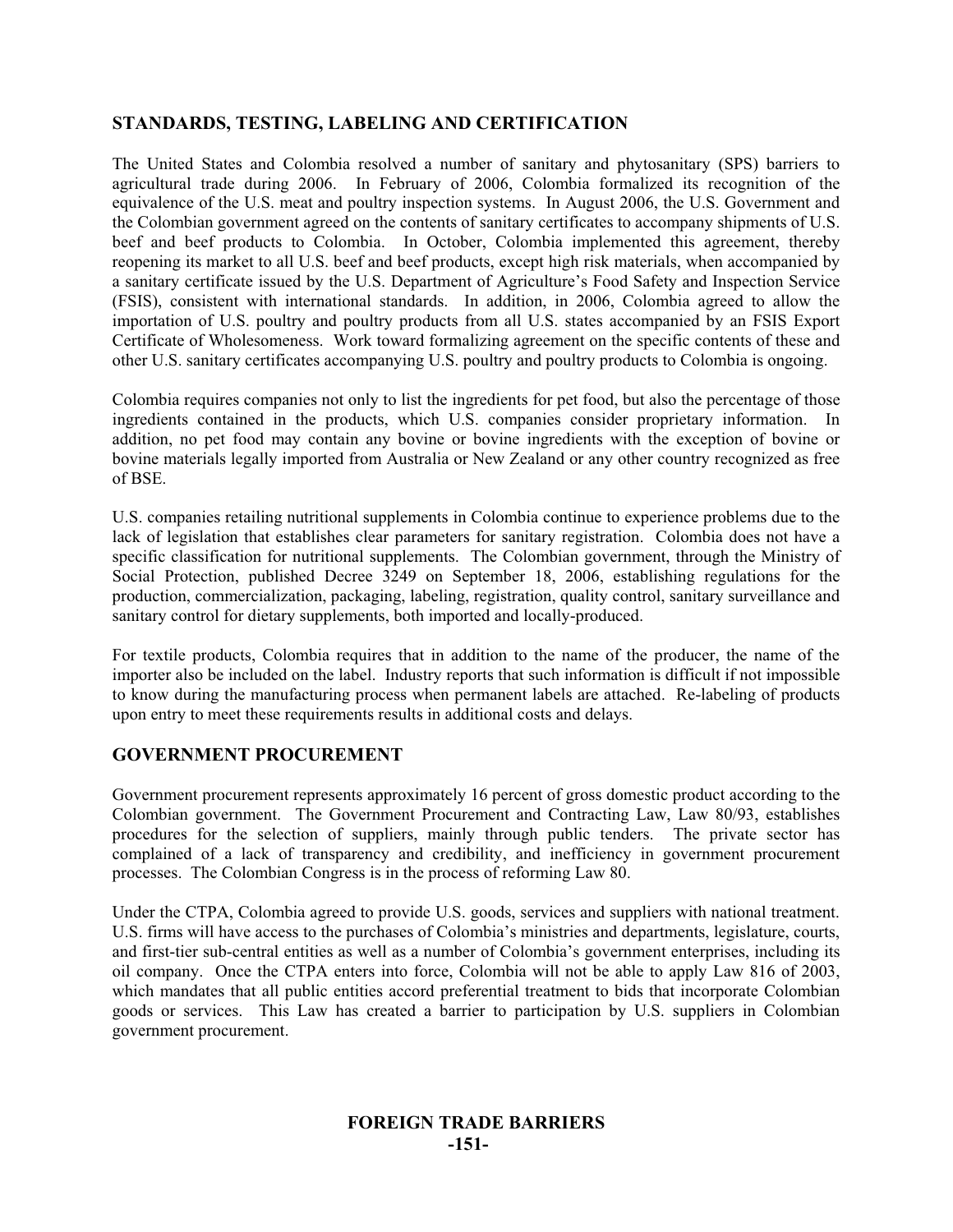Additionally under the CTPA, the United States and Colombia agreed to terms that require the use of fair and transparent procurement procedures, such as advance notice of purchases and timely and effective bid review procedures.

Colombia is not a signatory of the WTO Agreement on Government Procurement, but is an observer to that agreement. According to industry analysts, the elimination of barriers in the government procurement sector could yield an increase of U.S. exports in the range of \$100 million to \$500 million.

## **EXPORT SUBSIDIES**

Colombia has been working to eliminate export subsidies since its General Agreement on Tariffs and Trade (GATT) accession. This process has continued under the WTO Agreement on Subsidies and Countervailing Measures.

Free zones are geographic areas where industrialization processes are promoted through special customs, tax and foreign exchange regimes. Users of free zones are exempt from income tax, import tariffs and value-added tax on imports, and have access to special credit lines offered by Colombia's foreign trade bank (Bancoldex). In compliance with its obligations under the WTO, the Colombian government announced it would phase out all export subsidies in free trade zones by December 31, 2006. However, free trade zones and special import-export zones will maintain their special customs and foreign exchange regimes. After December 31, 2006, free zones in Colombia are no longer exempt from the income tax.

The Colombian government eliminated "Plan Vallejo" on December 31, 2006. This was an export subsidy program that allowed for duty exemptions on the import of capital goods and raw materials used to manufacture goods that were subsequently exported.

In 2006, the Ministry of Agriculture created the Sanitary Incentive for banana and flower producers, consisting of a direct subsidy to improve phytosanitary controls for these export-oriented crops. The government of Colombia appropriated approximately \$32 million for this program. The government also granted approximately \$6.2 million in export subsidies for exporters of sugar-cane, palm, tobacco, fruit (including plantain), milk and dairy products, cacao, beef, shrimp and fish, to hedge their exchange rate risk; and an additional \$14.7 million for Rural Capitalization Incentives, which consists of direct subsidies to agricultural producers who make new investments directed at modernizing their production for international markets.

## **INTELLECTUAL PROPERTY RIGHTS (IPR) PROTECTION**

In Colombia, the grant, registration and administration of intellectual property rights (industrial property and copyright) are carried out by four different government entities. The Superintendence of Industry and Commerce acts as the Colombian patent and trademark office. This agency was given control of the government's IPR policy effective January 2000. The agency suffers from inadequate financing and personnel, a high turnover rate and a large backlog of trademark and patent applications, which has led to a large number of appeals. The Colombian Agricultural Institute is in charge of the issuance of plant variety protection and agro-chemical patents. The Ministry of Social Protection is in charge of the issuance of pharmaceutical patents, while the Ministry of Justice is in charge of the issuance of literary copyrights. Each of these entities suffers from significant financial and technical resource constraints. Moreover, the lack of uniformity and consistency in IPR registration and oversight procedures limits the transparency and predictability of the IPR enforcement regime.

#### **FOREIGN TRADE BARRIERS -152-**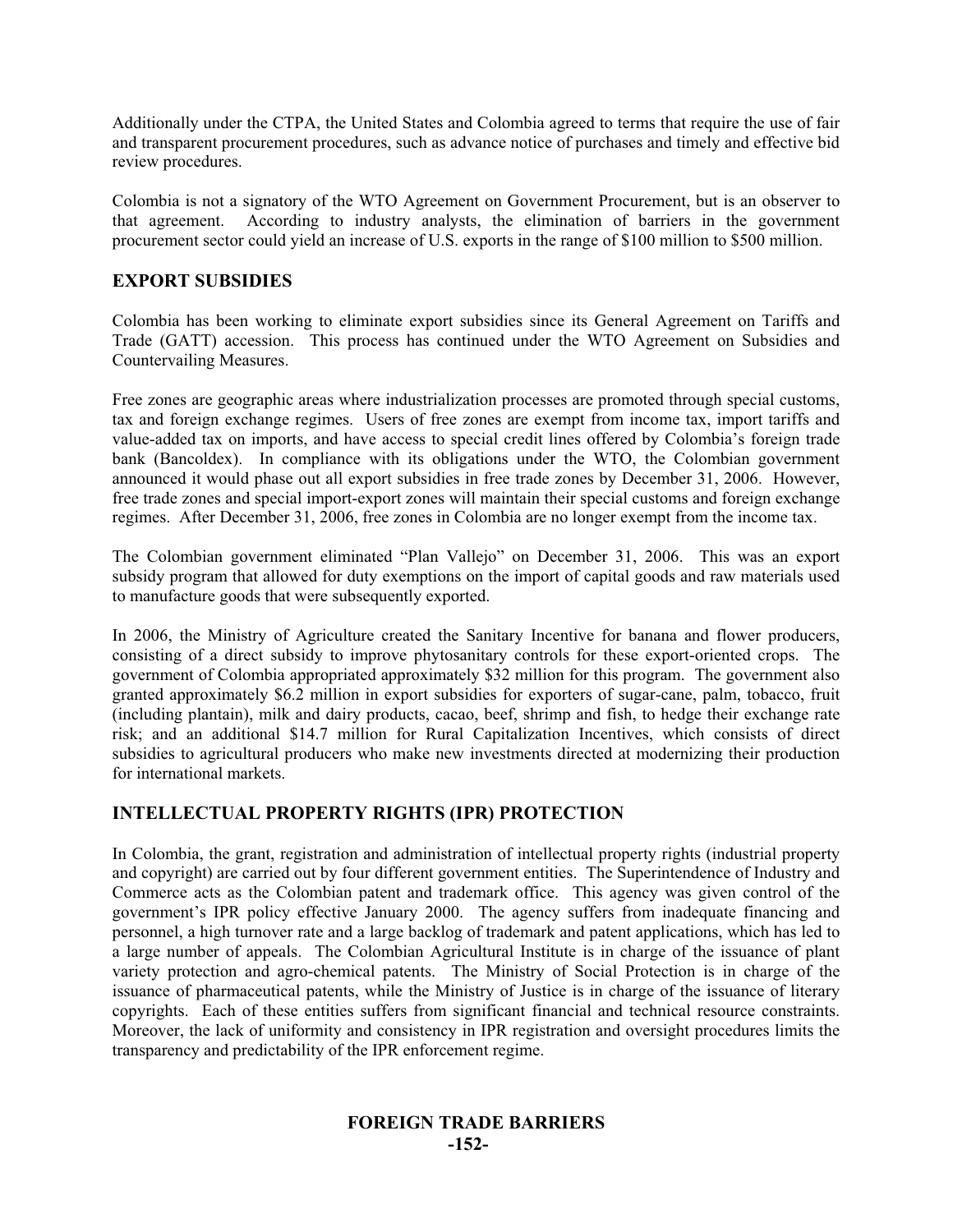The CTPA provides for improved standards for the protection and enforcement of a broad range of intellectual property rights, which are consistent with U.S. standards of protection and enforcement and with emerging international standards. Such improvements include state-of-the-art protections for digital products such as U.S. software, music, text and videos; stronger protection for U.S. patents, trademarks and test data, including an electronic system for the registration and maintenance of trademarks; and further deterrence of piracy and counterfeiting by criminalizing end-use piracy.

#### **Copyrights**

Colombia provides generally comprehensive legal protection of copyrights through a combination of Andean Community and Colombian law, although certain enhancements are expected in connection with Colombia's implementation of the CTPA. Colombian Law 44 and the country's civil code include some provisions for IPR enforcement and have been used to combat infringement and to protect copyrights.

#### **Patents and Trademarks**

The patent regime in Colombia currently provides for a 20-year protection period for patents and a 10 year term for industrial designs; protection is also provided for new plant varieties. However, U.S. companies are concerned that the Colombian government does not provide patent protection for new uses of previously known or patented products. In 2002, the Colombian government issued Decree 2085, which improved the protection of confidential data for pharmaceutical and agro-chemical products.

Colombia is a member of the Inter-American Convention for Trademark and Commercial Protection. Enforcement of trademark rights legislation in Colombia is showing some progress, but contraband and counterfeiting are widespread.

#### **Enforcement**

In January 2005, Law 890 and Law 906 took effect, and included constructive amendments to the Colombian criminal code of 2001 and the Colombian criminal procedures code, in regard to copyright enforcement. First, Article 14 of Law 890 increased the prison sentences for all crimes in the criminal code. Second, Article 5 of Law 890 modified Article 64 of the criminal code, mandating that judges may grant parole only if the convict has completed two-thirds of the prison term and shows good behavior. Granting parole is subject to the full payment of fines imposed and indemnification of the victim.

The International Intellectual Property Alliance estimates that in 2005 piracy levels in Colombia for recorded music reached 71 percent, with damage to U.S. industry estimated at about \$48 million. Motion picture piracy represented 75 percent of the market, with an estimated loss of \$40 million. Piracy in both business software and book publishing continued to grow in 2005. According to the Business Software Alliance, losses due to piracy in business software amounted to \$44.8 million in 2005 (a 55 percent piracy level) while book piracy generated losses of \$60 million (piracy level for books is uncertain). Although Colombia has made some progress toward strengthening its IPR regime, it still needs to make further improvements by addressing copyright piracy, conducting effective prosecutions, imposing deterrent sentences by courts and strengthening border enforcement initiatives.

#### **SERVICES BARRIERS**

Colombia maintains specific restrictions in a variety of sectors, including in broadcasting, telecommunications, financial services, transportation, tourism and certain professions. In addition, Colombia maintains certain restrictions affecting all sectors, including measures that condition the

#### **FOREIGN TRADE BARRIERS**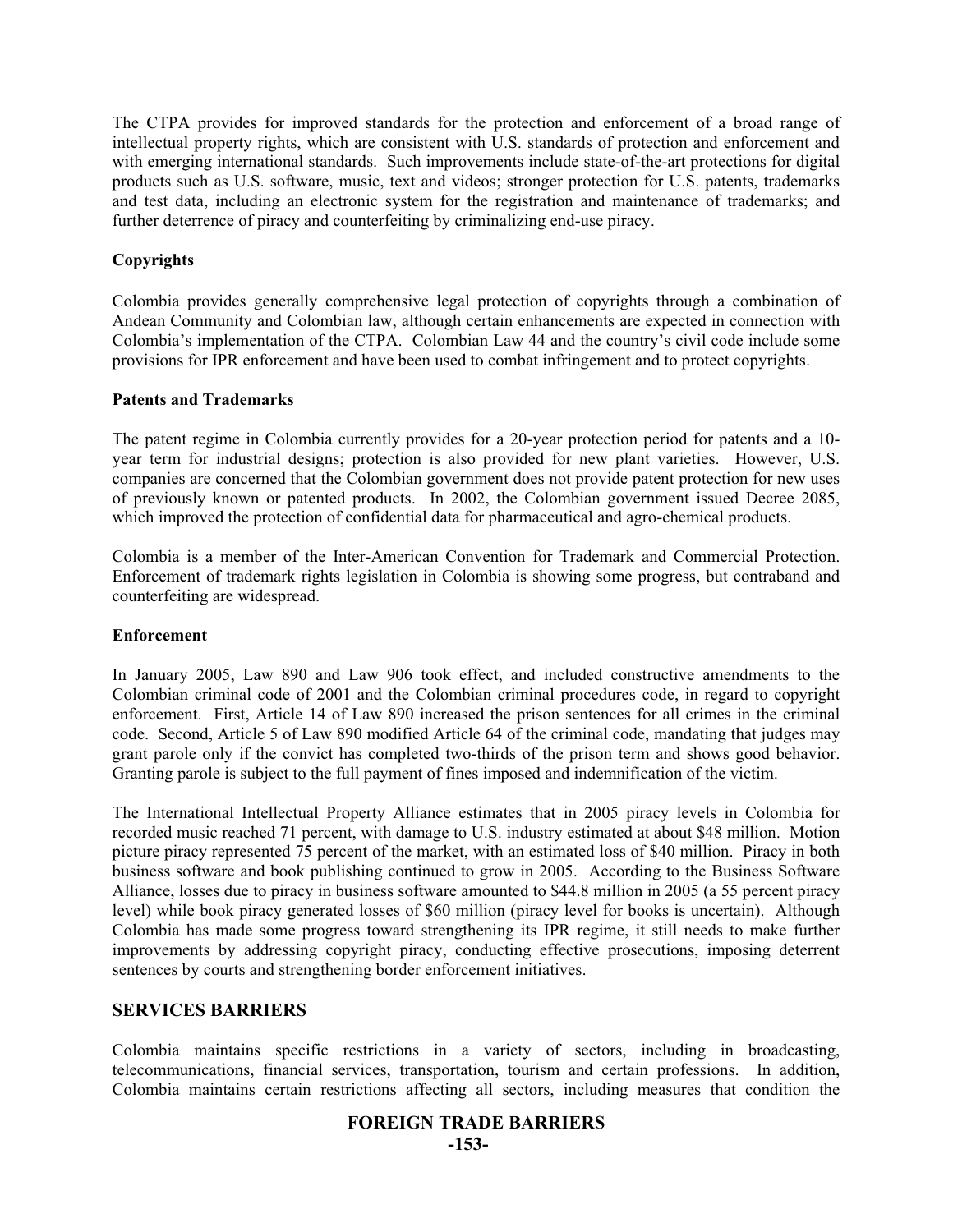provision of services on establishment in Colombia, and other measures that can prevent companies from hiring the managers, professionals and key personnel of their choice. Colombia also maintains highly restrictive laws regarding agency relationships that make it very difficult for principals to terminate relationships with unproductive local agents.

Under the CTPA, Colombia will accord substantial market access across its entire service regime, subject to a limited number of exceptions. Colombia agreed to remove and to limit specific barriers. For example, Colombia will phase in several liberalizations in financial services, such as allowing branching by banks and insurance companies and allowing the sale of international maritime shipping and commercial aviation insurance within four years of entry into force of the agreement. Under the agreement, mutual funds and pension funds will be allowed to use portfolio managers in the United States.

Colombia retained the ability to impose a local content measure on free-to-air broadcasting, including a 70 percent requirement during weekday prime-time hours, but agreed to reduce such requirements on weekends and at the regional level. Colombia also agreed to limit its ability to impose such requirements on subscription television, in movie theaters and on advertising in these media platforms. Finally, Colombia made a commitment to phase out restrictions on the number of broadcasting concessions at the regional and local level and to cap a discriminatory movie fee.

Colombia limits the supply of land cargo transportation to natural or legal persons with a commercial presence in the country. Colombia has exchanged rights in agreements with surrounding countries removing this requirement. Under the terms of these agreements, U.S.-owned companies are treated as companies of the host country. Under the terms of the CTPA, Colombia committed to allow 100 percent foreign ownership of land cargo transportation enterprises in Colombia. The agreement removes the Ministry of Foreign Trade's right to impose cargo reservation restrictions on U.S.-flagged vessels.

Additionally, Colombia committed in the CTPA to allow companies in most sectors to hire managers and other professionals of their choice free from nationality restrictions, including those applying to engineers and architects. Colombia also committed to remove onerous restrictions applying to agency relationships affecting the sale of goods. Some restrictions that remain under the CTPA are those requiring residency in the accounting and tourist sectors.

#### **Telecommunications**

In June 2005, the Telecommunications Regulatory Commission (CRT) adopted Resolution 1250, which modified the tariff framework for local fixed telephony. The new tariff framework includes three components: (1) shifts from methodologies that exercised direct control over rates to methodologies that regulate based on rules of behavior; (2) improves competitiveness by mandating minutes-based billing; and (3) provides incentives by shifting from a regulation based on income caps, to a regulation based on price caps. As a result, these measures have reduced fixed line bills by between 9 percent and 33 percent. The CRT continues working to determine final cap amounts for all regional networks.

CRT Resolution 1296, enacted on September 13, 2005, stipulated an eventual cap of \$392 pesos (U.S. 17 cents) on fixed to mobile call rates, to be implemented in two phases. The first phase called for a reduction to \$464 pesos (U.S. 20 cents) by November 1, 2005; followed by a second drop to \$392 pesos (U.S. 17 cents) by November 1, 2006. Implementation of the resolution was postponed on October 31, 2005, after local operators complained that the new caps were below cost. In 2006, carriers and the CRT agreed to a single step reduction to a cap of \$464 pesos (U.S. 20 cents), which was successfully implemented in 2006.

#### **FOREIGN TRADE BARRIERS -154-**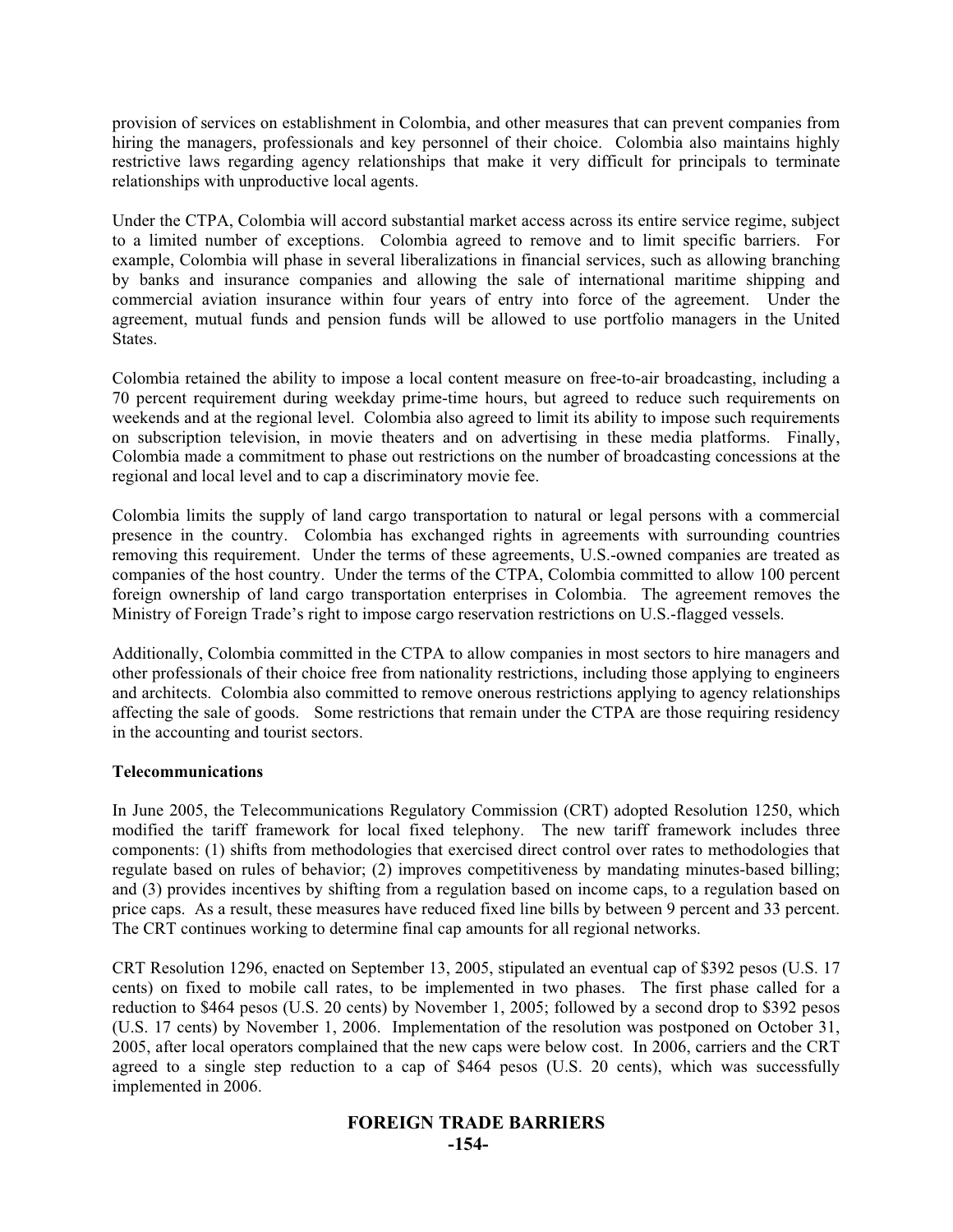The CRT has sought measures geared at unbundling the subscriber loop to promote competition and as a way for incumbent operators to diversify their offerings, find an alternate source of income, and promote investment in new infrastructure, such as for broadband access. In Colombia, cable penetration is limited, and the deployment of digital subscriber line technology has been slow, resulting in lower than average broadband access penetration compared to other Latin American countries. Nevertheless, broadband access is growing. The CRT has been working to design new regulatory measures in order to promote faster deployment of network services, including broadband access, and plans to submit a proposal in this regard in the near future.

In July 2006, the CRT obligated Comcel and Movistar to offer direct interconnection to their networks by the trunking company Avantel for the next 10 years, based on certain technical, operational and economic conditions. This decision is important to U.S. phone companies that may seek to interconnect with the Colombian dominant suppliers' fixed networks at nondiscriminatory and cost-based rates. Under the CTPA, U.S. firms will be able to lease lines from Colombian telecommunications networks on nondiscriminatory terms and to re-sell most telecommunications services of Colombian suppliers to build a customer base.

During the CTPA negotiations, Colombia agreed to remove significant barriers to entry in telecommunications services including a reduction of the high license fees for telecommunications services (currently \$150 million for a long distance license), as well as permitting resale of telecommunications services.

## **INVESTMENT BARRIERS**

Colombian law currently requires that foreign investments be accorded national treatment. One hundred percent foreign ownership is permitted in most sectors of the Colombian economy. Exceptions include activities related to national security and the disposal of hazardous waste. Investment screening has been eliminated, and the registration requirements that still exist are generally mere formalities. In the telecommunications, financial services, oil and mining sectors, for example, prospective foreign investors must comply with certain registration procedures, but there are no restrictions on the amount of foreign capital that may be invested in these sectors. All foreign investment must be registered with the Central Bank's foreign exchange office within three months in order to ensure the right to repatriate profits and remittances.

All foreign investors, like domestic investors, must obtain a license from the Superintendent of Companies and register with the local chamber of commerce. To promote the discovery and exploitation of new oil reserves, the Colombian government, through Law 756 of 2002, changed royalties from a flat 20 percent to a sliding scale, from 8 percent to 25 percent, depending on the size of the field. Colombia also implemented in June 2003 a new hydrocarbon policy, Law 1760, designed to attract foreign oil companies to Colombia. The new policy eliminated Ecopetrol's mandatory participation in joint ventures, allowed private companies 100 percent control of exploration and production projects, and restructured Ecopetrol by creating the National Hydrocarbon Agency (ANH). Although Ecopetrol is still state-owned, it increasingly operates like other commercial hydrocarbon companies. In December 2006, Colombia passed a law permitting the sale of 20 percent of Ecopetrol.

The ANH regulates the hydrocarbon sector and issues exploration and production contracts. The government is also extending existing contracts on a case-by-case basis. In early November 2005, the ANH established a requirement that companies or joint ventures interested in signing exploration/exploitation agreements with Colombia should be considered "capable." To qualify as

#### **FOREIGN TRADE BARRIERS**